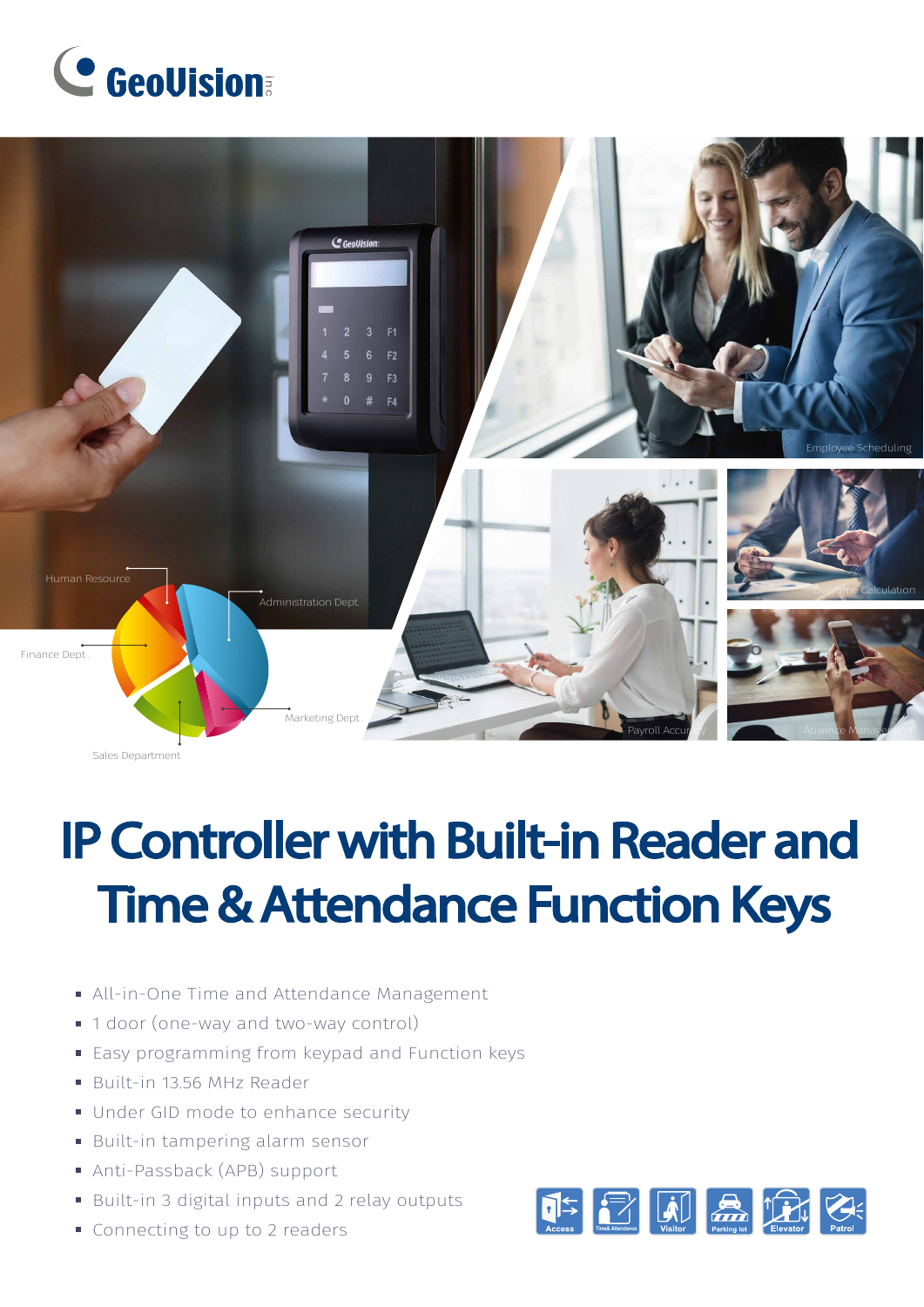

#### Application



GV-AS1010 is a single door controller with built-in reader. It provides TCP/IP communication interface to PC and also supports the time & attendance function in GV-ASManager, an access control software platform.

Programming of the GV-AS1010 can be done either on the keypad or from the GV-ASManager. GV-AS1010 is suitable for controlling doors, parking gates and access to elevator call buttons.



#### All-in-One Time & Attendance System

GV-TAWeb a powerful and easy to use web-based solution that provides you better manage, collect, and analyze .



- Workforce schedule arrange
- **Flexible Shift Setting**
- Absence Management
- Overtime Calculation



| Norsk <sup>i</sup>                                              |             | 09:00-18:00  |        | 2. Brenk Time (1)                    |                |  |
|-----------------------------------------------------------------|-------------|--------------|--------|--------------------------------------|----------------|--|
| Own Timer                                                       |             | oc-to        |        | <b>Start Time</b><br><b>Fod Time</b> | 12:00<br>13:30 |  |
| <b>End Times</b>                                                |             | 17:56        |        |                                      |                |  |
| Advance Resist                                                  |             | lis: 02:00   |        |                                      |                |  |
|                                                                 |             | Out: 05:00   |        | E 840K Time (2)                      |                |  |
| thing Period.                                                   | 849ml 00:30 |              |        | <b>Sart Tire</b>                     | 1500           |  |
|                                                                 |             | After: 00:00 |        | Fol Time.                            | 15/30          |  |
| Overline Bullet Period                                          |             | occho        |        |                                      |                |  |
| The 2nd one angled as continue hour. Incom-<br>$\sim$<br>econde |             |              |        |                                      |                |  |
| Time Bander                                                     |             |              |        |                                      |                |  |
| Today                                                           |             |              | Social |                                      |                |  |

- **Achieve Payroll Accuracy**
- Customizable Job Code Function
- Employee Time-Tracking  $\mathbf{H}^{\mathrm{c}}$
- Powerful reporting and analytics  $\blacksquare$